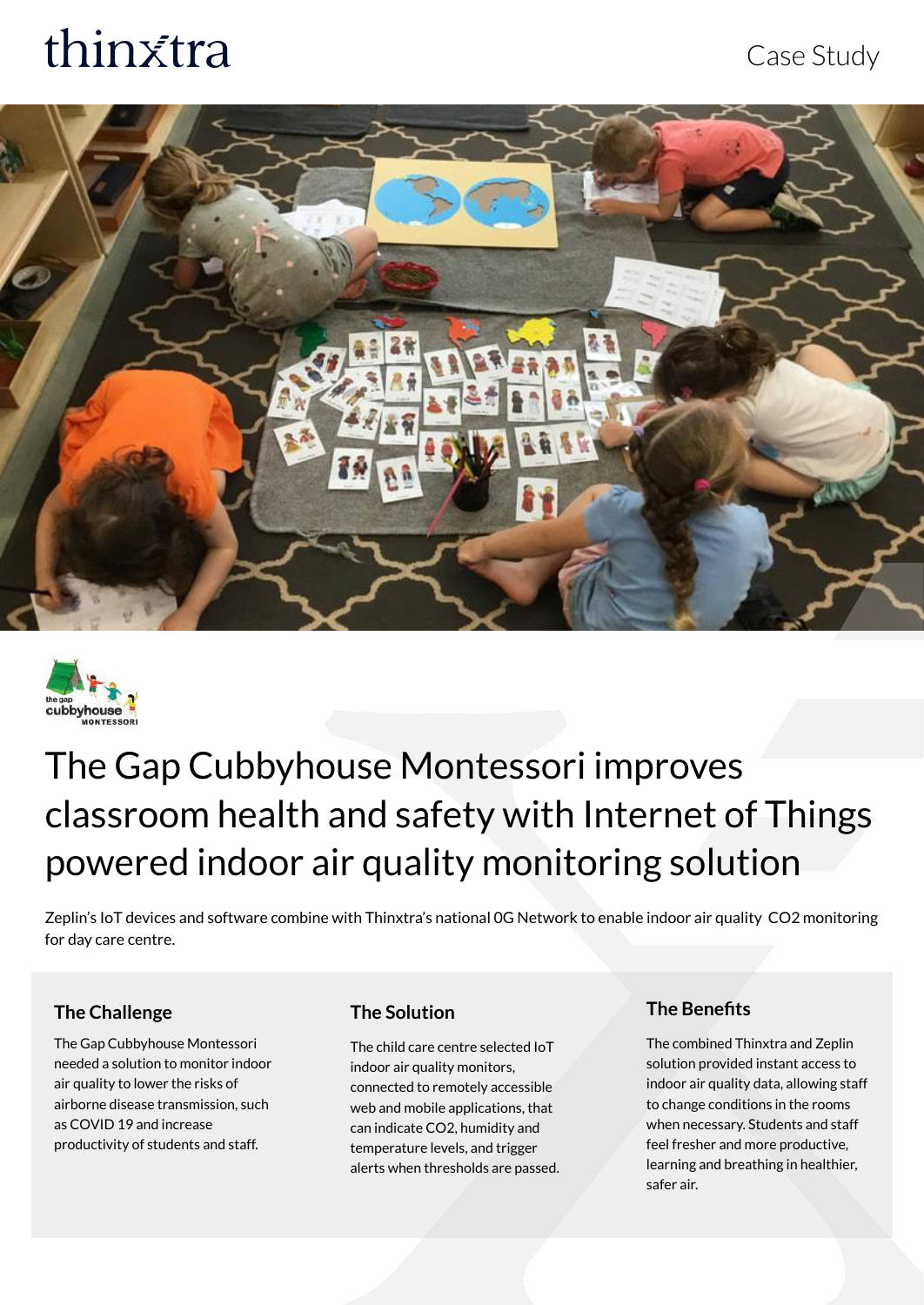The Gap Cubbyhouse Montessori is a family-owned long day care centre that caters to children between the ages of six weeks to six years specialising in the Early Years Learning Framework and Montessori educational systems. With extensive background in engineering and scientific methodology, Sue-Ling Lau, Director of The Gap Cubbyhouse Montessori, understood **the importance of maintaining healthy indoor air quality (IAQ) for children, their families, and staff.**

Once the centre reopened after pandemic lockdowns, Sue recognised the need for an **IAQ monitoring solution to reduce the risk of transmission of airborne diseases like COVID-19**, and boost the overall health and wellbeing of the Montessori community at The Gap.



*"All childcare centres face the same threat of virus transmission, and by knowing the CO2 levels in a room you can not only make informed decisions to minimise COVID-19 transmission but all airborne diseases. It wasn't enough to just open the windows and get air purifiers, whilst they are crucial we still need to understand the baseline of air quality in all parts of the centre."*

*Sue-Ling Lau, Director at The Gap Cubbyhouse*

#### **Implementing an IAQ Monitoring Solution**

Sue partnered with Brisbane-based Zeplin to implement its **IAQ** [Monitoring Solution](https://www.zeplin.com.au/indoor-air-quality), comprising IoT sensors that measure CO2, temperature, and humidity levels. The devices are battery-powered, with a lifespan of up to five years and no ongoing maintenance requirements. The data recorded by the sensors is transmitted in real time over Thinxtra's national, public 0G Network, and available to view in Zeplin's remotely accessible, cloud-based application.

The Gap Cubbyhouse Montessori **installed IAQ monitoring devices across the venue's classrooms, offices, and corridors**, each with sensors that provide reliable data through Zeplin's mobile and web applications. The solution was **fully functional within hours, and did not require any dedicated cabling** to be implemented.





*"Sue and I discussed setting thresholds based on recommended standards, giving The Gap Cubbyhouse a solution that triggers alerts based on their preferred attributes which can be adjusted any time. Alongside opening windows, using air purifiers, and turning air conditioners to fresh air intake, CO2 monitors are a must-have in day care centres and schools." Justin Appi, Director at Zeplin* "